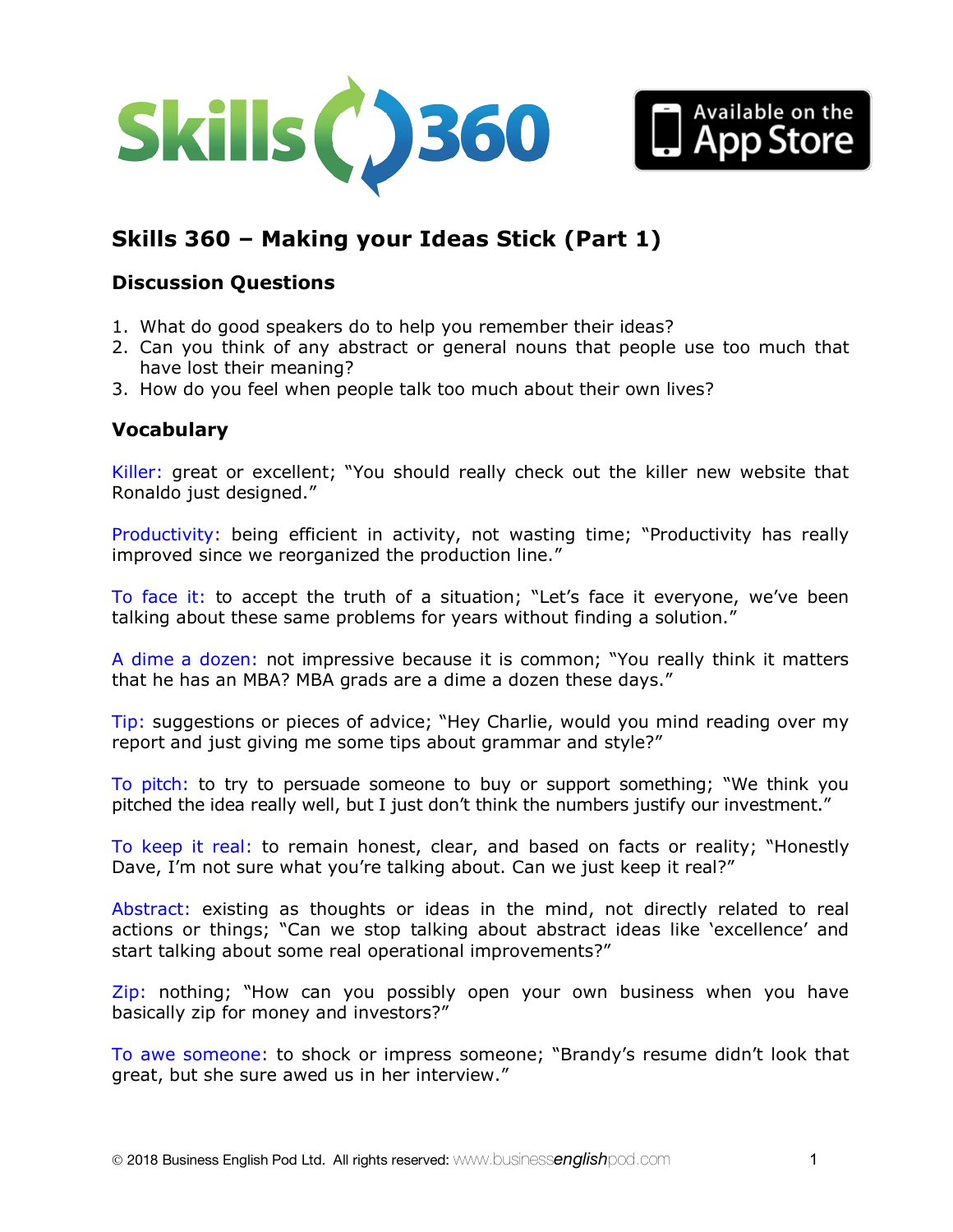For Pete's sake: when we want to express surprise or emphasis, we can add "for Pete's sake" to a sentence; "For Pete's sake, can everyone stop tossing their garbage all over the copy room floor?"

Destruction: severe damage that eliminates something; "The hurricane caused the destruction of hundreds of homes and businesses, and brought the local economy to a standstill."

To pile on something: to keep adding many of something; "Geez, Tom just keeps piling on new files for me to work on and I really can't keep up."

To glaze over: to become shiny; if someone's eyes glaze over, they look bored or tired; "When Tanis saw her listeners' eyes start to glaze over, she knew she had to wrap up her talk pretty quickly."

To provoke: to cause a particular reaction; "Management's decision to lay off 30 employees provoked a lot of anger in the union."

Forgettable: easy to forget because it is not new or impressive; "We talked to a dozen totally forgettable applicants and only three people who really seemed qualified."

It turns out: you can say "it turns out" to introduce a statement about a situation, when that situation could have happened differently; "I didn't think he'd do it, but it turns out Xavier took that job in Barcelona."

Hocus-pocus: a trick or action meant to fool or impress people; "Do you really believe all that hocus-pocus that Whole Health Inc's marketing team is coming up with?"

To transmit: to send out or transfer from one place or person to another; "Once we've crafted a new company vision, we need to transmit it to every department."

To hang out: to spend time casually in a place; "Our new ad campaign targets teenagers in the places they like to hang out, like shopping malls."

Lobby: the entrance/reception area of a hotel or building; "Let's meet up in 30 minutes in the lobby."

Eager: excited to do something; "In an interview, you should assess not only whether candidates have the right training and experience, but also whether they're eager to work."

To wrap one's head around: to understand something, especially something complex; "Help me out here Wendy, I really can't wrap my head around this new budget model."

To lose someone: to confuse someone during an explanation or story; "I'm sorry Stu, but you lost me on that last slide. Could you explain those figures again?"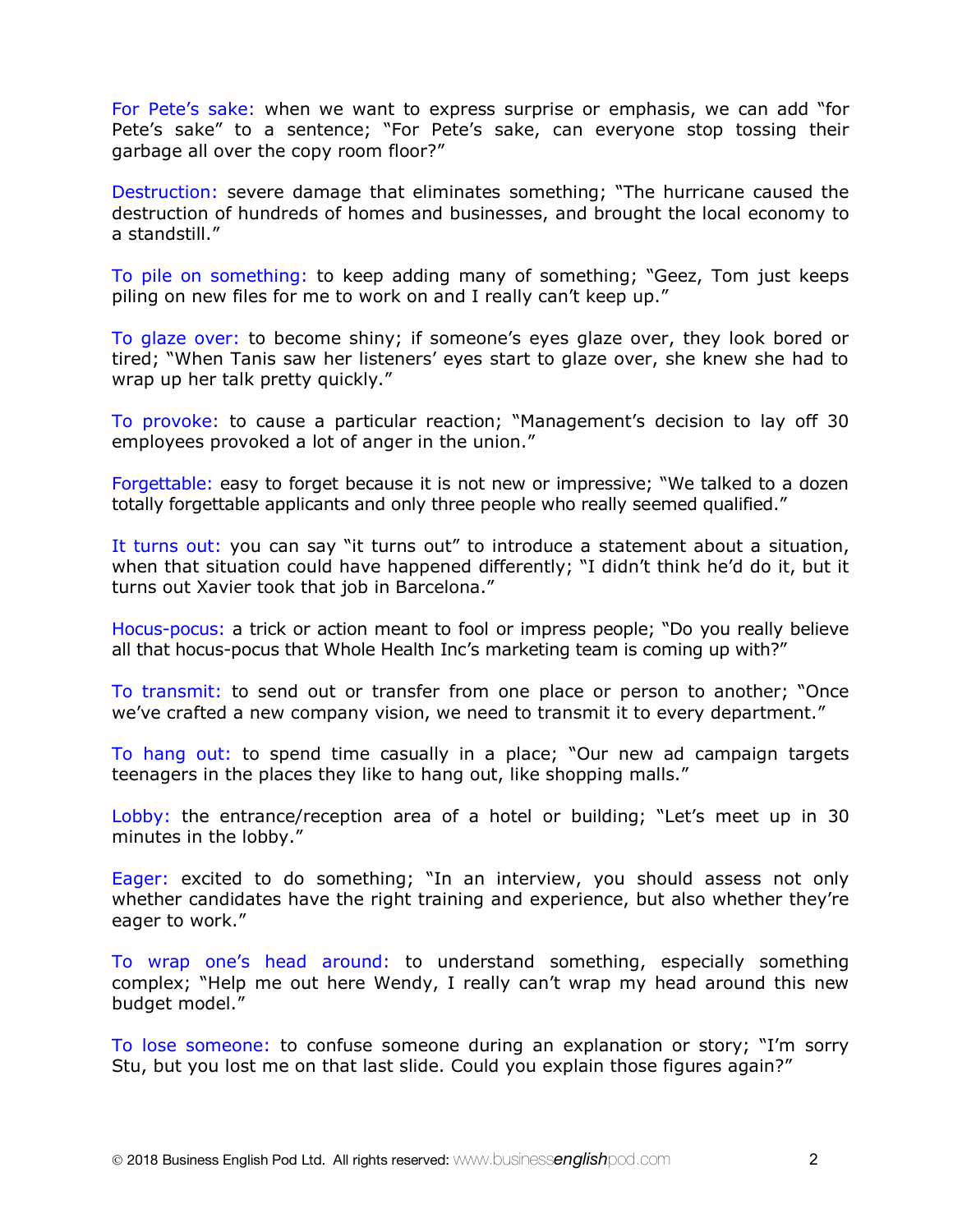Analogy: a comparison between two situations or processes that helps people understand; "It may be interesting to draw an analogy between a business and a family."

Needless to say: to introduce an idea or fact that is obvious but important, you can say "needless to say;" "Needless to say George, we need to roll out these new products before the busy season."

Significant: large, important, or meaningful; "A good presenter starts with a personal story that shows how his topic is significant to his listeners."

Metaphor: a word or phrase for a thing that is used instead of another thing to show how the two things are similar; "Money makes the world go round is a metaphor that emphasizes how important money is."

To relate to: to be able to understand a person or situation because it is familiar; "When we tested the ads, viewers said they could really relate to the frustrated mother character."

To pull out: to suddenly use or refer to; "Every time someone disagrees with Tom he pulls out his Master's degree as proof of his expertise."

To bounce off: to hit something or reach someone but not stick to it; "I'm afraid the whole message will just bounce off the audience unless we use some visuals."

Concrete language: words referring to real things in the world, rather than ideas; "Let's take out words like 'innovation' and use more concrete language like 'new product lines.'"

To give someone a leg up: to give someone an advantage; "In the world of international business, knowing a second, or even third or fourth language can really give you a leg up."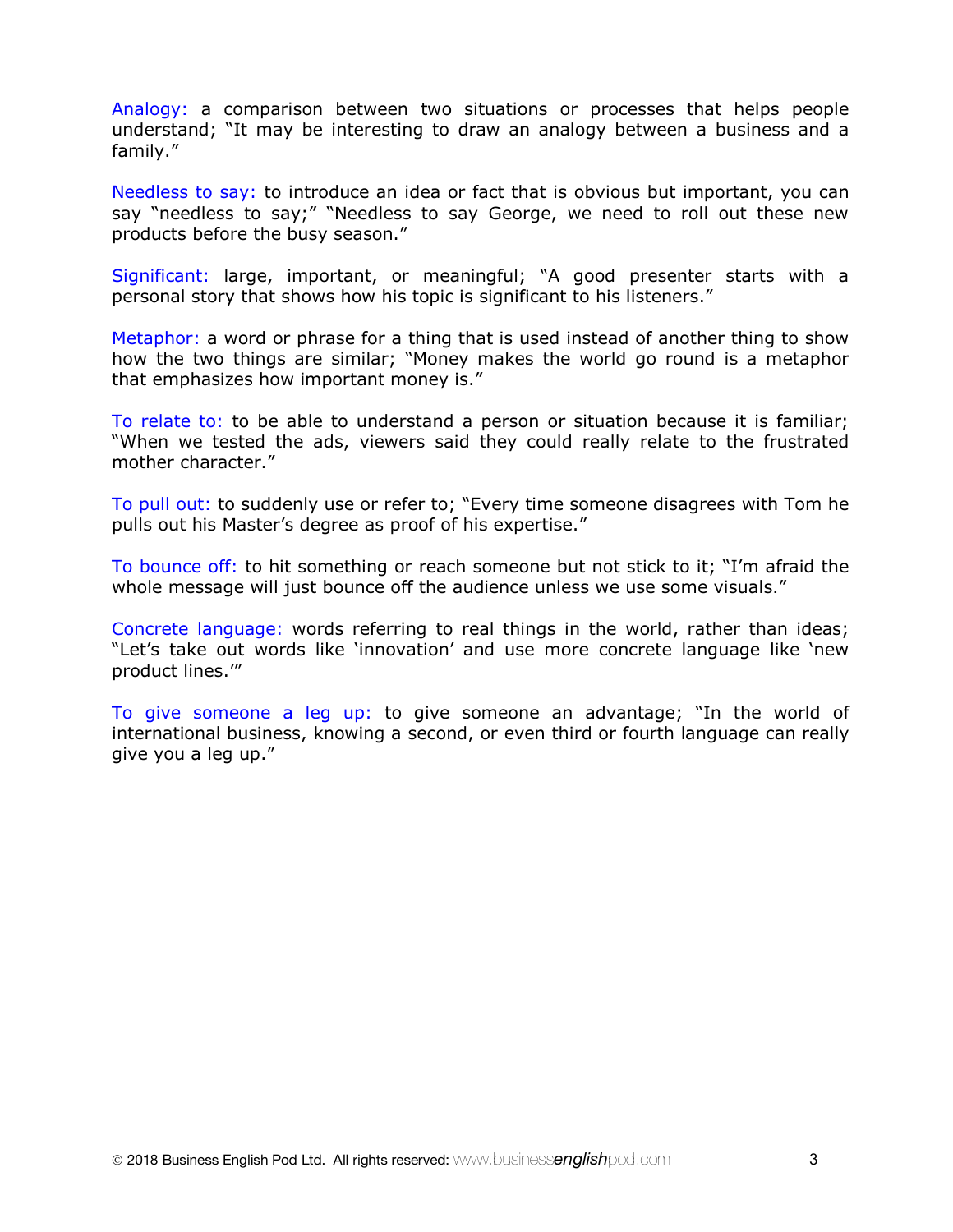# **Transcript**

Hello and welcome back to the Skills 360 podcast. I'm your host, Tim Simmons, and today I want to look at how you can make your ideas stick.

Just the other day one of my co-workers came to me and said: "I've got a *killer* idea for a new app." Then he went on to say that… well, I don't remember exactly what he said. There was something about productivity and something about scheduling... I think. To be honest, I probably hear a couple dozen new ideas every week.

Let's face it: ideas are a dime a dozen. And just having a great idea doesn't mean a thing if you can't get other people to believe in it. And before you can get anyone to believe in it, you need to help them remember it. You need to make it *stick*.

So today I want to share a couple of tips for helping your ideas stick. It doesn't matter if you're giving a presentation, proposing something in a meeting, or pitching to investors. The secrets to stickiness are the same.

The first thing you need to do is to keep it real. For one thing, that means avoiding abstract nouns. Think about the word "solution." It means zip if you don't tell people exactly what the problem is and how you're solving it. And don't try to awe people with the word "innovation." Impress them by describing what it is that's actually innovative about your idea. And for Pete's sake don't say that your tool will "enhance predictive capabilities" when you can say it will help you "predict the future better."

That last example shows you something important: verbs have much more power and clarity than nouns. I mean, why say that the new regulations "led to the destruction of" the industry, when you can just say they "destroyed" the industry? Why say "make a decision" when you can just say "decide?" That may seem like a small difference, but when you start piling on all those abstract or academic words, people's eyes will glaze over. They'll stop listening. And your idea will have no chance of sticking.

To test whether you're keeping it real, ask yourself: am I talking about people? Or about ideas? People are real. The things they do are real. And most people are interested in themselves and other people. For example, think about this statement: "The executive announcement of spending cuts provoked a strongly negative reaction." Where are the people in that statement? It's much stickier to say, "When the CEO announced spending cuts, people reacted poorly." Better yet, be more specific and say "people complained angrily." Can you feel the difference?

There's one more part of keeping it real that I want to tell you about. Remember back at the start of this lesson, when I talked about my co-worker with the forgettable mobile app idea? Yes, well, it turns out that *stories* help ideas stick. Telling stories helps us focus on people, rather than ideas. It forces us into concrete reality, and away from that abstract hocus-pocus of "innovation," "efficiency," and "optimization." Stories are an amazing way to transmit information. People have been doing it for thousands of years. And as I explained in a previous lesson, stories help you connect with your listeners.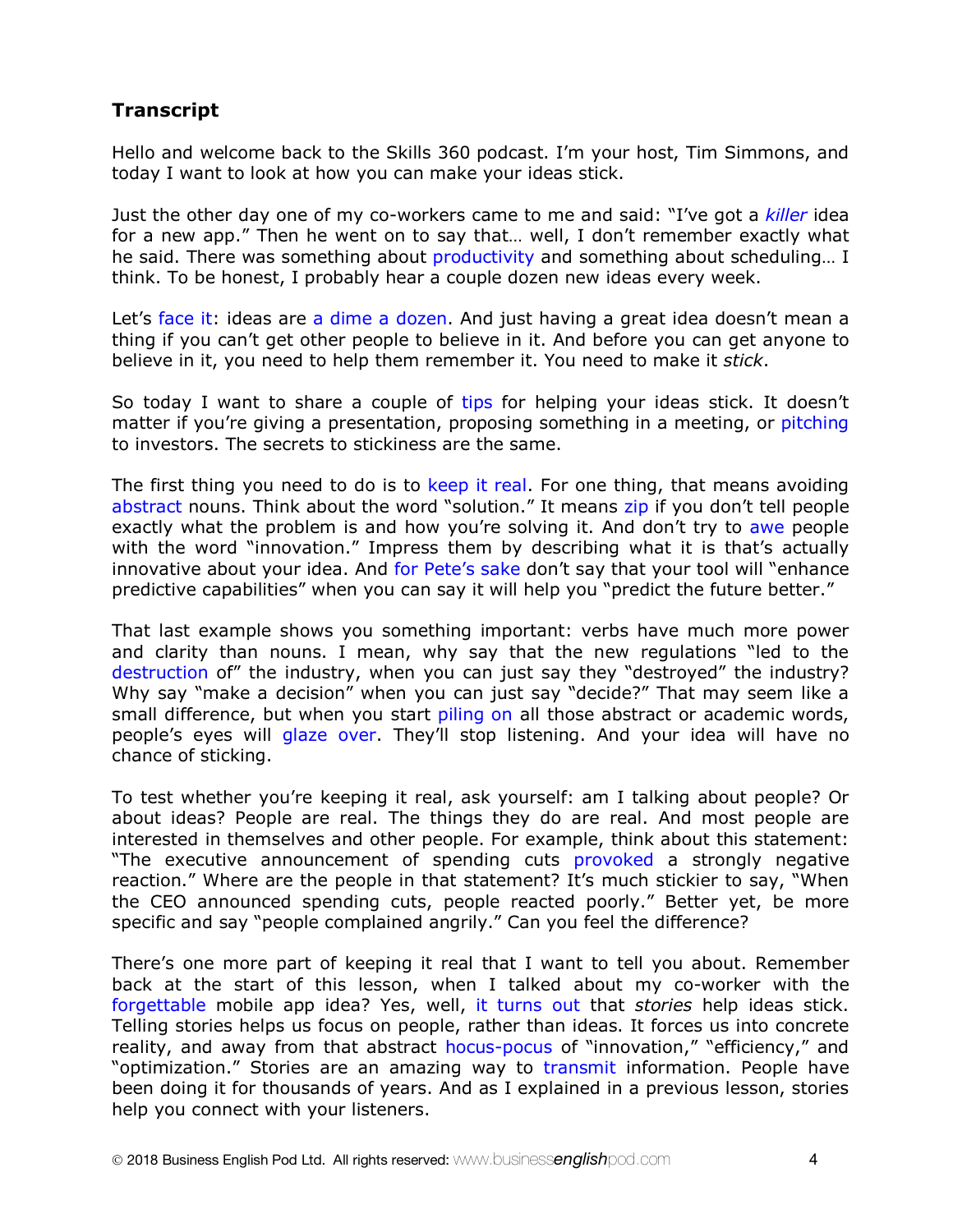Now, besides keeping it real, I've got another related bit of advice for you: keep it *relevant*. Last week on a business trip I was hanging out in the lobby of my hotel. And I got to talking with a guy from England. He was really eager to tell me about his big idea, and why I should invest in it. And he started out by describing the economic problems in his hometown. Honestly, I couldn't quite wrap my head around what he was talking about. Then he really lost me when he started using a bunch of soccer analogies. I mean *football* analogies, as he would say. I don't know the first thing about soccer.

Needless to say, I didn't invest in the guy's big idea. I mean, what does it have to do with me? I really didn't see how it was relevant to *my* life. And because he didn't make his idea relevant to me, I can't even tell you exactly what his big idea was. It didn't stick. The only thing that was really significant to me was his *failure* to connect. I remember him talking about his hometown and about soccer because it amazed me that he thought I might be interested!

So how can you keep it relevant? Talk to people about their own lives and work. Tell them what your idea could mean to them. And use idioms and metaphors that they understand or can relate to. I talked a lot about metaphors in another lesson. Metaphors can be really powerful, but only if you're connecting with your listeners.

If that guy in the hotel lobby talked about an economic problem that affects *my*  hometown. And if he pulled out some *baseball* metaphors, things might have been different. His idea might have actually stuck. And I might be able to tell you what his big idea was. But instead, his idea bounced right off me.

All right, I've gone over two very important ways of making your ideas stick. First of all, keep it real. That means using concrete language about the real world and real people. And it means telling stories. Secondly, keep it relevant. Talk about things that your listeners actually know or care about. Doing these two things will give you a leg up. And if you tune in next time, I'll give you two more tips that will help make your ideas stick.

That's all for today. If you'd like to test yourself on what we've just covered, have a look at the **BusinessEnglishPod.com** website. There you'll find a quiz about today's show as well as a complete transcript.

So long. And see you again soon.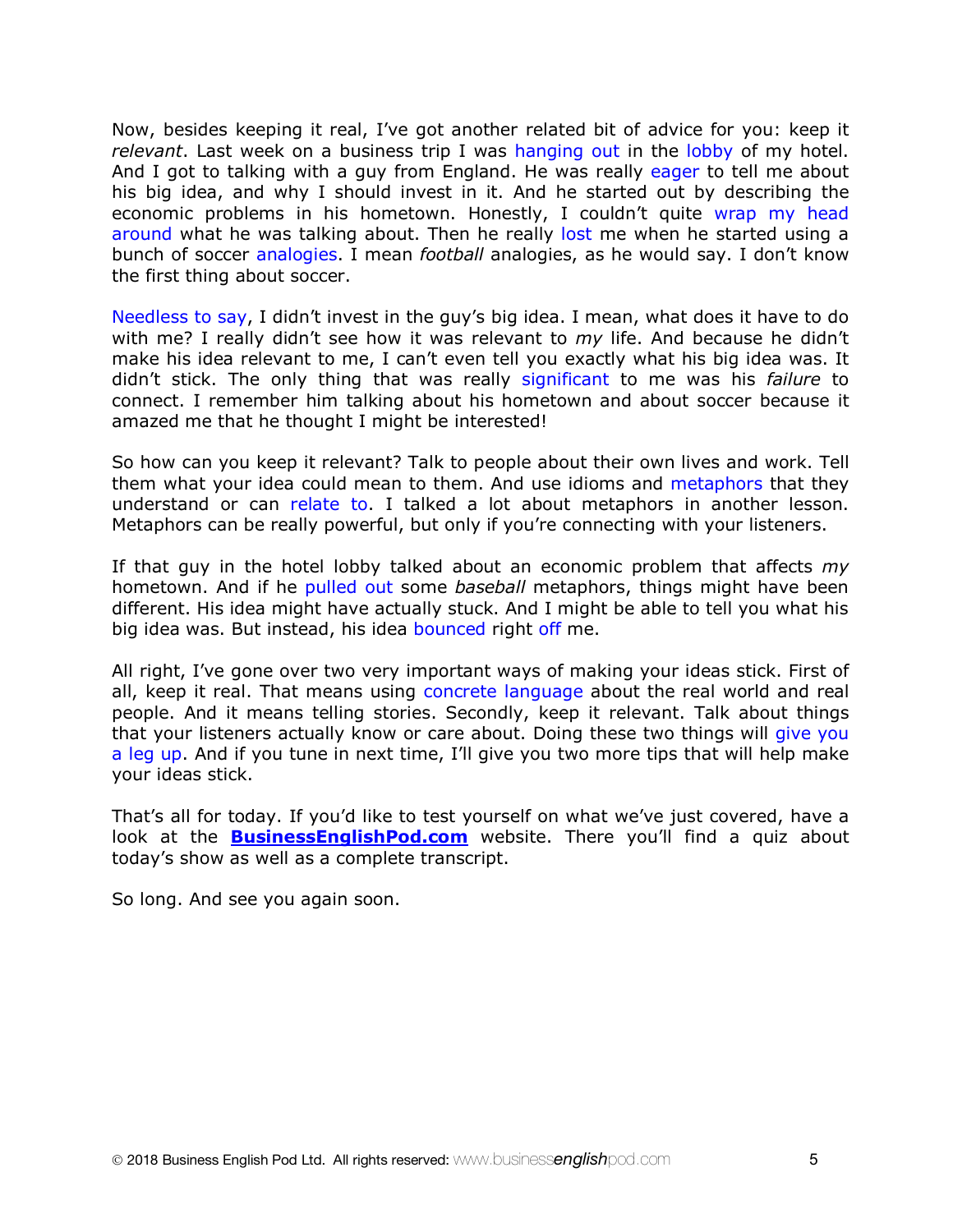## **Review**

- 1. If an idea "sticks," it means people…
	- A love it.
	- B remember it.
	- C understand it.
	- D recognize it.
- 2. Which of the following are examples of abstract nouns? [choose all that apply]
	- A innovation
	- B enhancement
	- C money
	- D service
	- E factory
	- F computer
- 3. Which of the following sentences uses the power of good verbs? [choose 2]
	- A The crisis led to the board's removal of the CEO.
	- B The junior engineer impressed the managers with his presentation.
	- C I think we need to make a decision to hire the applicant.
	- D A strong leader will advance the company's goals.
- 4. To test whether you are keeping it real, you can ask yourself: am I
	- A checking whether people understand?
	- B talking about people?
	- C making people smile or laugh?

\_\_\_\_\_\_\_\_\_\_\_\_\_\_\_\_\_\_\_\_\_\_\_\_\_\_\_

- D discussing my personal history?
- 5. What is one way to help you focus on concrete reality?
	- A Tell stories.
	- B Use the latest buzz words.
	- C Ask people about their interests.
	- D Focus on big ideas.
- 6. Which of the following are ways to keep it relevant? [choose 2]
	- A Talk about your background.
	- B Discuss your listener's lives and work.
	- C Use metaphors that people can understand.
	- D Use informal language.